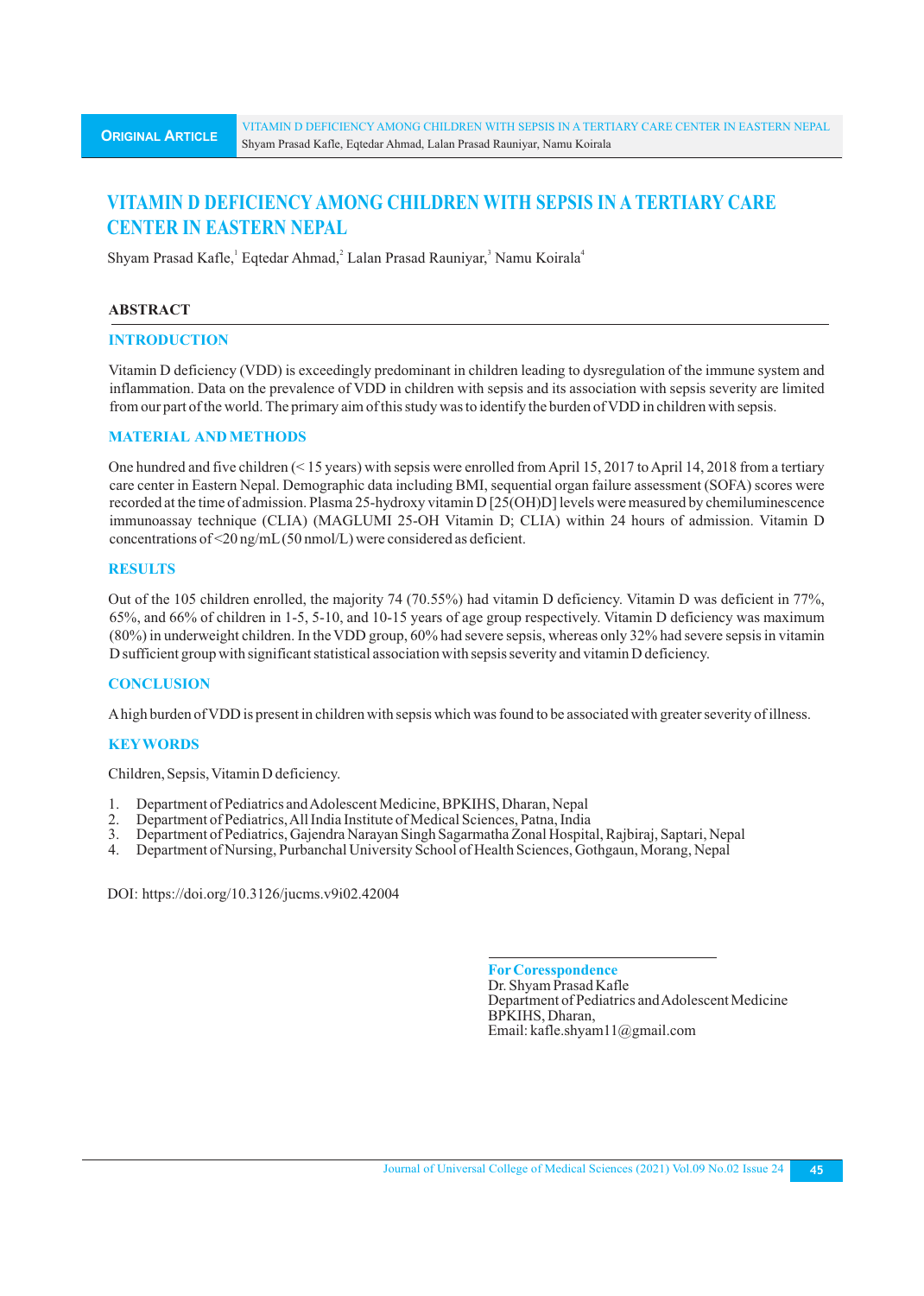#### **INTRODUCTION**

Vitamin D deficiency (VDD) is exceedingly predominant in children leading to dysregulation of the immune system and inflammation.<sup>1,2</sup> Vitamin D concentrations of >20 ng/mL (50 nmol/L) are considered as sufficient and below 50 nmol/L (<20 ng/mL) is considered as deficient. The availability of vitamin D in most foodstuffs is constrained, and mostly endogenous vitamin D is synthesized by exposure to bright sunlight.<sup>3,4</sup> However, sun exposure, skin pigmentation, and fat retention can markedly alter vitamin D levels. Higher levels of melanin frequently lead to darker skin pigmentation, which decreases vitamin D synthesis. Madden K et al noted that race and age were related to VDD in critically ill children. Moreover, the genotype and concentration of vitamin D binding protein (DBP) can influence the half-life of  $25(OH)D^{5}$ 

Recent studies in children have demonstrated that there are grounds for vitamin D supplementation in septic children with VDD which could be a potential novel strategy in decreasing death by reducing the severity of illness and duration of hospital stay.<sup>5,7,8</sup> Data on the prevalence of VDD in septic children in Nepal are very few. Moreover, none of the studies have assessed vitamin D status in children with sepsis as a homogenous population.

The primary aim of this study was to identify the burden of vitamin D deficiency (VDD) in children with sepsis admitted to the pediatrics department and to identify the association between VDD and the severity of illness.

## **MATERIAL AND METHODS**

A cross-sectional prospective, observational study was done in the department of pediatrics and adolescent medicine BPKIHS, Dharan from April 15, 2017 to April 14, 2018 in children (1-15 years) admitted with the diagnosis of sepsis in pediatric wards and pediatric intensive care unit (PICU). Census sampling was used and admitted children (aged 1–15 years) with the diagnosis of sepsis were eligible for inclusion in the study. Parents of those children who refused to give consent, or were immunocompromised or with chronic renal disease, or liver disease, or conditions associated with gastrointestinal malabsorption, or who had received Vitamin D within 3 months before hospital admission were excluded.

Baseline demographic data such as age, gender, height/ length, weight, body mass index (BMI) (as defined and classified by world health organization /WHO) were recorded for each patient at the time of enrollment for the study.<sup>9</sup> The severity of illness was measured using the sequential organ failure assessment (SOFA) score in the first 24 hours of admission to the PICU or pediatric wards.<sup>10</sup>

Serum vitamin D (25-hydroxycalciferol; (25-OH-D) level was estimated soon after the admission of the patient in the Biochemistry laboratory of the institute by chemiluminescent -immunoassay technique (MAGLUMI 25-OH Vitamin D; CLIA). Serum sample for 25(OH) D measurement was obtained as close as possible to admission usually within 24 hours.

By running internal controls with every batch of the test; the reliability of the vitamin D assay was assured. Vitamin D concentrations of >20 ng/mL (50 nmol/L) were considered as sufficient, between 16-20 ng/mL (30-50 nmol/L) as insufficient,  $5-15$ ng/mL (<30 nmol/L) as deficient, and <5 ng/ml as severe deficiency as categorized by the American Academy of Pediatrics classification system 2008.<sup>11</sup>

Sample size was calculated by considering 95% CI and 80% power. According to the study by Satheesh et al,<sup>12</sup> the prevalence of vitamin D deficiency among septic patient was 51%, where  $p = 51\%$ ,  $q = 49\%$ , permissible error  $l = 20\%$  of p i.e. 10.2%.

So,  $n = (z^2 1 - \alpha/2 p q) / 1^2$  which is  $(1.96)^2$  x 51 x 49/ $(10.2)^2$ =93. Adding  $10\%$  for non-response,  $n = 102$ . Hence, sample size was estimated to be 102.

Collected data were entered in Microsoft excel 2007 and converted into Statistical Package for Social Sciences 16 for Statistical analysis. For descriptive statistics percentage, mean, median, Standard deviation (SD), interquartile range (IQR) was calculated along with graphical and tabular presentation was made. For inferential statistics Chi-square was applied to find out the significant differences between the groups at 95% confidence interval (CI) where *p*≤0.05.

Ethical clearance was obtained from the Institutional Review Committee (IRC) of BPKIHS prior to the initiation of the study (IRC/0868/016). Informed written consent was obtained from each of the parents before enrollment in the study.

# **RESULTS**

Of the 265 children admitted with sepsis in the department of pediatrics and adolescent medicine; 180 were eligible for the study and only 105 participated in this study.

In this study, 45 children were below five years of age, 31 children were in the age group 6-10 years and 29 children were in the 11 to 15-year age group accounting 42.85%, 29.52% and 27.63% respectively of the total study subjects.

In all the three age groups, majority had normal BMI where as 20%, 22.6% and 13.8% were undernourished in children under 5, 6-10 and 11 to 15-year age group (Table 1).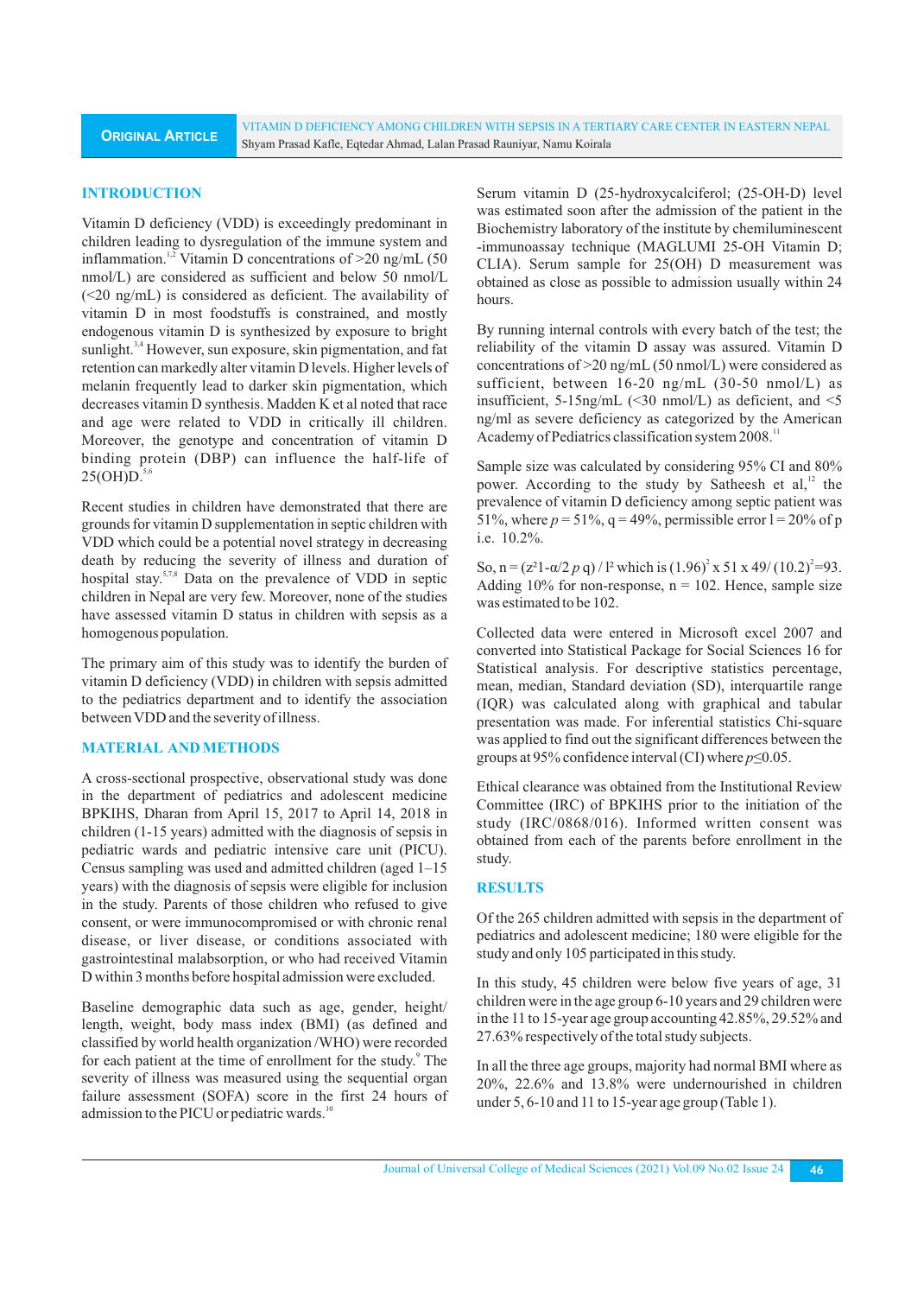| Age group 1 to 5 years   |                       |                | $n = 45(42.85%)$    |
|--------------------------|-----------------------|----------------|---------------------|
|                          |                       | Frequency      | Percentage $(\% )$  |
|                          | Male                  | 23             | 51.1                |
| <b>Sex</b>               | Female                | 22             | 48.9                |
|                          | $5^{th} - 85^{th}$    | 29             | 64.4                |
|                          | $<$ 5 <sup>th</sup>   | 9              | 20.0                |
| BMI (percentile)         | $85^{th} - 95^{th}$   | $\overline{c}$ | 4.4                 |
|                          | $>95$ <sup>th</sup>   | 5              | 11.1                |
| Age group 6 to 10 years  |                       |                | $n2 = 31 (29.52\%)$ |
| <b>Sex</b>               | Male                  | 17             | 54.8                |
|                          | Female                | 14             | 45.2                |
|                          | $5^{th} - 85^{th}$    | 16             | 51.6                |
|                          | $\lt$ 5 <sup>th</sup> | 7              | 22.6                |
| BMI (percentile)         | 85th -95th            | 3              | 9.7                 |
|                          | $>95$ <sup>th</sup>   | 5              | 16.1                |
| Age group 11 to 15 years |                       |                | $n3=29(27.63\%)$    |
| <b>Sex</b>               | Male                  | 19             | 65.5                |
|                          | Female                | 10             | 34.5                |
|                          | $5^{th} - 85^{th}$    | 19             | 65.5                |
| BMI (percentile)         | $<$ 5 <sup>th</sup> % | 4              | 13.8                |
|                          | $85^{th} - 95^{th}$   | $\overline{2}$ | 6.9                 |
|                          | $>95$ <sup>th</sup>   | 4              | 13.8                |

| Table 1. Demographic profile of the septic children $(n=105)$ |  |  |  |  |  |
|---------------------------------------------------------------|--|--|--|--|--|
|---------------------------------------------------------------|--|--|--|--|--|

BMI: body mass index,  $n1 = 45$ ,  $n2 = 31$ ,  $n3 = 29$ ,  $N = n1+n2+n3 = 105$ 

Of the 105 children enrolled, only 31 (29.5%) had vitamin D level in normal range with mean vitamin D level being 27.5 ±5.51 ng/ml. Insufficient level of vitamin D was found in 40 subjects (38.1%) with mean value being  $18.3 \pm 1.34$  ng/ml. In the rest 34 subjects (32.4%), vitamin D was in deficient range with mean value  $12.4 \pm 2.14$  ng/ml. Median level of vitamin D in deficient children (74) was 15.3 (IQR:13.17- 18.12) ng /ml whereas, median level of vitamin D in sufficient population (31) was 25.5 (IQR: 21.9- 32.10) ng /ml (Table 2).

**Table 2. Vitamin D level at admission (ng/ml)** N= 105

| Vitamin D level<br>(ng/ml) | Frequency | Percentage<br>$\frac{9}{9}$ | Mean value<br>±SD | Median (IOR)                        |
|----------------------------|-----------|-----------------------------|-------------------|-------------------------------------|
| Sufficient (21-100)        | 31        | 29.52                       | $27.5 \pm 5.51$   | $25.5$ (IQR: 21.9-32.10)            |
| Insufficient $(16-20)$     | 40        | 38.10                       | $18.3 \pm 1.34$   | 15.3 (IQR:13.17 <sup>-</sup> 18.12) |
| Deficient $(5-15)$         | 34        | 32.38                       | $12.4 \pm 2.14$   |                                     |

The mean vitamin D level in the age group 1 to 5 years was 15.81  $\pm$ 2.51 ng/ml and that in age group 6 to 10 years was 15.40  $\pm$ 2.23 ng/ml and that in 11 to 15 years was 18.53  $\pm$ 3.14 ng/ml (Table 3).

**Table 3. Vitamin D level in age category with mean and SD value (**n=105)

| Age (years) | Frequency $(\% )$ | Mean (ng/ml) $\pm SD$ |
|-------------|-------------------|-----------------------|
| $1 - 5$     | 45 (42.85)        | $15.81 \pm 2.51$      |
| $6-10$      | 31 (29.52)        | $15.40 \pm 2.23$      |
| $11 - 15$   | 29 (27.63)        | $18.53 \pm 3.14$      |

SD: Standard Deviation

Vitamin D was deficient ( $\leq$ 20ng/dl) in 77% of children in one to five years of age group, whereas 65% of children had Vitamin D deficiency in 6-10 years and 66% in 11 to 15-year age group. None of the participants involved in the study had vitamin D <5ng/dl. By gender, 76% of males had vitamin D deficiency whereas only 63% of females were deficient in vitamin D. As per BMI, in normal weight category group  $(5<sup>m</sup> 85<sup>th</sup>$  percentile) nearly 65% had vitamin D deficiency, whereas in underweight category ( $5<sup>th</sup>$  percentile BMI) 80% had vitamin D deficiency.

In overweight category around 76% of them had vitamin D deficiency. In children with less severe sepsis (SOFA score <2) nearly 59% had vitamin D deficiency, whereas in the severe sepsis group (SOFA score  $\geq$ 2) 81.5% had vitamin D deficiency. In this study, respiratory system disorder as a primary cause of sepsis was found in 43% followed by GI system (41%). CNS and genitourinary system involvement were found in 9% and 7% respectively. Those children with disorder in CNS as a primary cause of sepsis, 89% had vitamin D deficiency, whereas vitamin D was deficient in 75% of children with respiratory disorder, 67% had genitourinary disorder and 65% had GI disorder (Table 4).

**Table 4. Vitamin D level in accordance to age group, gender, BMI, sepsis severity and System involve** (n=105)

| Vitamin D level (ng/ml) |                      | <b>Deficient</b><br>$(5-15)$ | <b>Insufficient</b><br>$(16-20)$ | <b>Normal</b><br>$(21 - 100)$ |
|-------------------------|----------------------|------------------------------|----------------------------------|-------------------------------|
|                         | $1 - 5$              | 15(33%)                      | $20(44.4\%)$                     | $10(22.2\%)$                  |
| Age (years)             | $6-10$               | 9(29%)                       | $11(35.5\%)$                     | $11(35.5\%)$                  |
|                         | $11 - 15$            | 10 (34.5%)                   | $9(31\%)$                        | $10(34.4\%)$                  |
| Gender                  | Male                 | 20 (33.9%)                   | 25 (42.4%)                       | 14 (23.7%)                    |
|                         | Female               | 14 (30.4%)                   | $15(32.6\%)$                     | 17(37%)                       |
|                         | $5^{th}$ - $85^{th}$ | $17(26.6\%)$                 | 25 (39.1%)                       | 22 (34.4%)                    |
| BMI<br>(percentile)     | $<$ 5 <sup>th</sup>  | $8(40\%)$                    | $8(40\%)$                        | $4(20\%)$                     |
|                         | $>85$ <sup>th</sup>  | $9(42.9\%)$                  | $7(33.3\%)$                      | $5(23.8\%)$                   |
| <b>SOFA</b> Score       | $<$ 2                | $9(17.6\%)$                  | 21 (41.2%)                       | 21 (41.2%)                    |
|                         | >2                   | 25 (46.3%)                   | 19 (35.2%)                       | $10(18.5\%)$                  |
|                         | Respiratory          | $16(35.6\%)$                 | 18 (40%)                         | $11(24.4\%)$                  |
| System<br>Involved      | <b>CNS</b>           | $5(45.6\%)$                  | $3(33.1\%)$                      | $1(11.1\%)$                   |
|                         | GI                   | $11(25.6\%)$                 | $17(39.5\%)$                     | 15 (34.9%)                    |
|                         | GU                   | $2(33.3\%)$                  | 2 33.3%)                         | $2(33.3\%)$                   |

Journal of Universal College of Medical Sciences (2021) Vol.09 No.02 Issue 24 **47**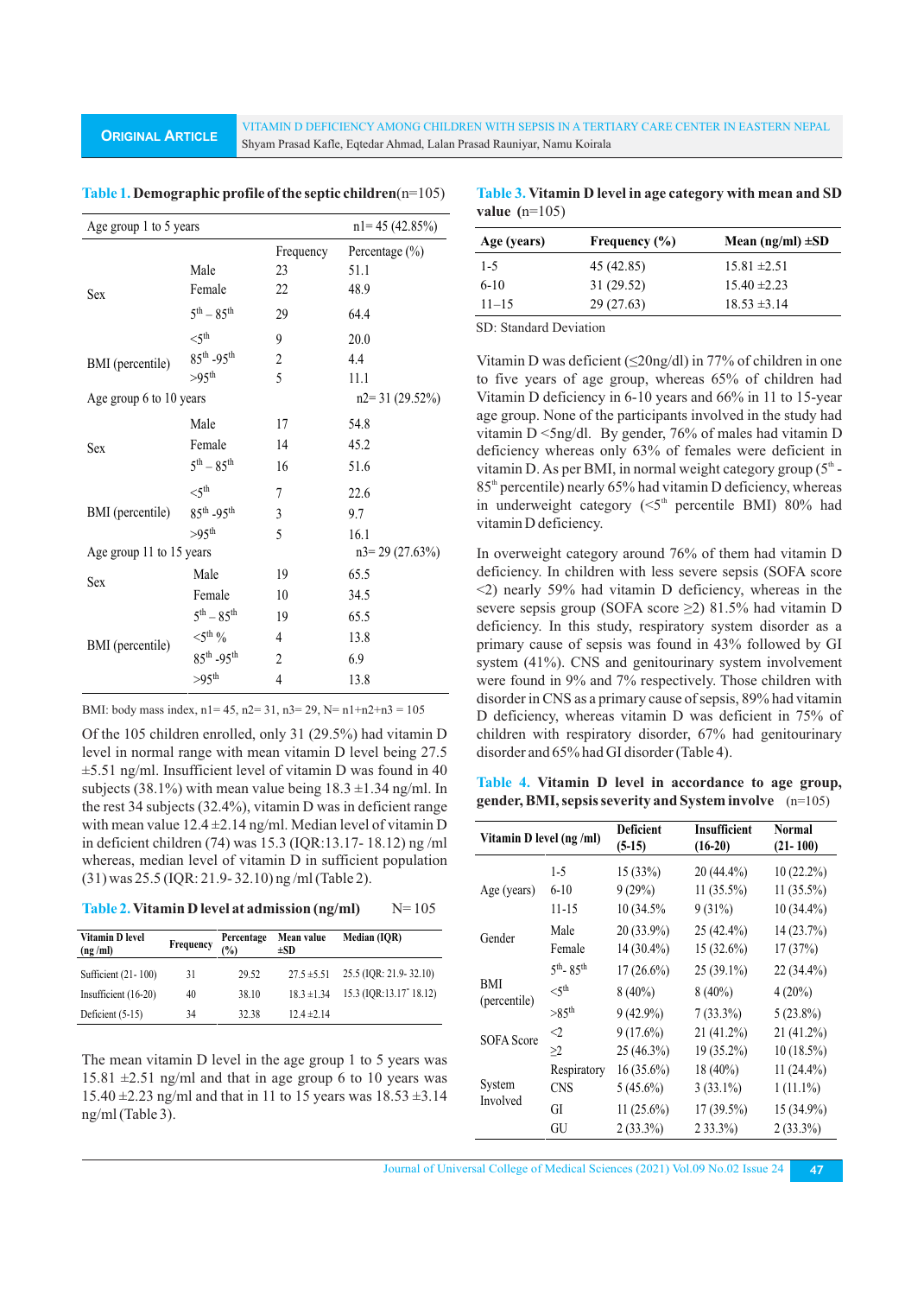BMI: body mass index, SOFA: sequential organ failure assessment, CNS central nervous system, GI: gastro-intestinal system GU: genitourinary system

Of the 74 children with vitamin D deficiency, 60% had severe sepsis, whereas only 32% had severe sepsis in vitamin D sufficient group. The above Table depicts significant statistical association with sepsis severity and vitamin D deficiency at  $p<0.05$  (Table 5).

**Table 5. Association of vitamin D level with sepsis severity (n=105)** 

| Sepsis severity<br>(SOFA score) | Vitamin D Level (ng/ml)<br>Deficient $(\% )$<br><20 | Sufficient $(\% )$<br>$(21 - 100)$ | $p$ -value |
|---------------------------------|-----------------------------------------------------|------------------------------------|------------|
| <2                              | 30(40.55)                                           | 21 (67.74)                         |            |
| >2                              | 44 (59.45)                                          | 10(32.26)                          | $0.011*$   |
| Total                           | 74                                                  | 31                                 |            |

Chi-square test, \*significant at p<0.05 a

### **DISCUSSION**

There is a paucity of literature regarding the burden of vitamin D deficiency on pediatric sepsis especially from Nepal. Understanding of which would aid in the management and improve the outcome of the pediatrics sepsis.

In this study, most of children (42.85%) were below five years and 20% of them were undernourished. Only 29.5% had vitamin D levels in the normal range. The median level of vitamin D in deficient children was 15.3 ng/ml whereas, in the sufficient group, it was 25.5 ng/ml which is also in the lower range of normal value. In other studies; prevalence of vitamin D deficiency in Indian children was found to be  $40.3\%$ .<sup>13,14</sup> The reported prevalence of vitamin D deficiency in Spain was 29.5%, in Australia was 34.5%, in Canada 40.1%, was and in North America was 69%.<sup>15,16</sup> This shows that, the burden of Vitamin D deficiency is very high in our setting as compared to developed counties but is comparable to that of Indian children.

The mean vitamin D level in the age group of one to five years and 6 to 10 years was nearly equal (15.81 and 15.40 ng/ml) whereas in 11 to 15 years, was slightly higher (18.53 ng/ml) suggesting that it was not in the sufficient level in all the age group. The highest Vitamin D deficiency was noted in the under 5 children (77%). Hypovitaminosis D among Delhi school children (10–18 years of age), was seen in 92.6% of the low socioeconomic group and 84.9% of the upper socioeconomic group.<sup>17</sup> In this study, vitamin D deficiency was more in overweight children (76%) as compared to those with normal BMI (65%) whereas, it was highest in the underweight children (80%). More children (81.5%) in the severe sepsis group (SOFA score  $\geq$ 2) had vitamin D deficiency than those (59%) in the less severe group (SOFA score  $\leq$ 2) which was

statistically significant. In contrary to this study, a few studies have found no such association between VDD and severity of illness<sup>18,19</sup> whereas some others have found an inverse correlation. $20,21$  Involvement of respiratory and GI system as a primary cause of sepsis was found in 43 and 41% of children whereas, vitamin D deficiency was noted in 89, 75, and 67% of children with CNS, respiratory, and genitourinary system involvement respectively as a primary cause of sepsis. Of the 74 children with the vitamin D deficiency, 60% had severe sepsis, whereas only 32% had severe sepsis in vitamin D sufficient group depicting significant statistical association with sepsis severity and vitamin D deficiency. In the metaanalysis done by Xiao D et al, it was noted that the association between vitamin D deficiency and sepsis was significant, with an odds ratio (OR) = 1.13 (95% CI, 1.18 to 1.50,  $p$ <0.05).<sup>22</sup> Contrary to this in the study by Satheesh Ponnarmeni in Chandigarh, India, it was found that the prevalence of VDD in critically ill children with sepsis was high (50.8%) but it was not associated with greater severity of illness or other clinical outcomes.<sup>12</sup> The prevalence of VDD by different studies have noted wide variations which might be due to the differences in the studied populations, sunlight exposure, weather, dietary intake, vitamin D supplementation, genotype variation in the proteins involved in vitamin D transportation, functioning, and metabolism, different methods of measuring 25(OH)D and different cut-off values.<sup>23-25</sup>

## **CONCLUSION**

In conclusion, this study revealed that there is a high burden of vitamin D deficiency (70.5%) in all the age groups. Vitamin D deficiency was maximum (80%) in underweight children though overweight had (76%) more burden than the normal weight children (65%). This study also showed significant statistical association between vitamin D deficiency and severity of the sepsis  $(p=0.011)$ . Further studies in Nepal on a larger number of septic children exploring the association of vitamin D with sepsis severity warrant urgent study.

Strength of this study include recruitment of every patient over one year period admitted to the pediatric wards and PICU fulfilling the inclusion criteria and giving consent for the study so that every subspecialty participated in the study. To minimize the influence of factors contributing to the decline of serum levels of vitamin D following admission; a prompt collection of blood samples soon after admission (within 24 h of admission) was ensured. The limitation of this study is the sample size which was enrolled from a single center that may not be generalized.

#### **CONFLICTOFINTEREST**

None